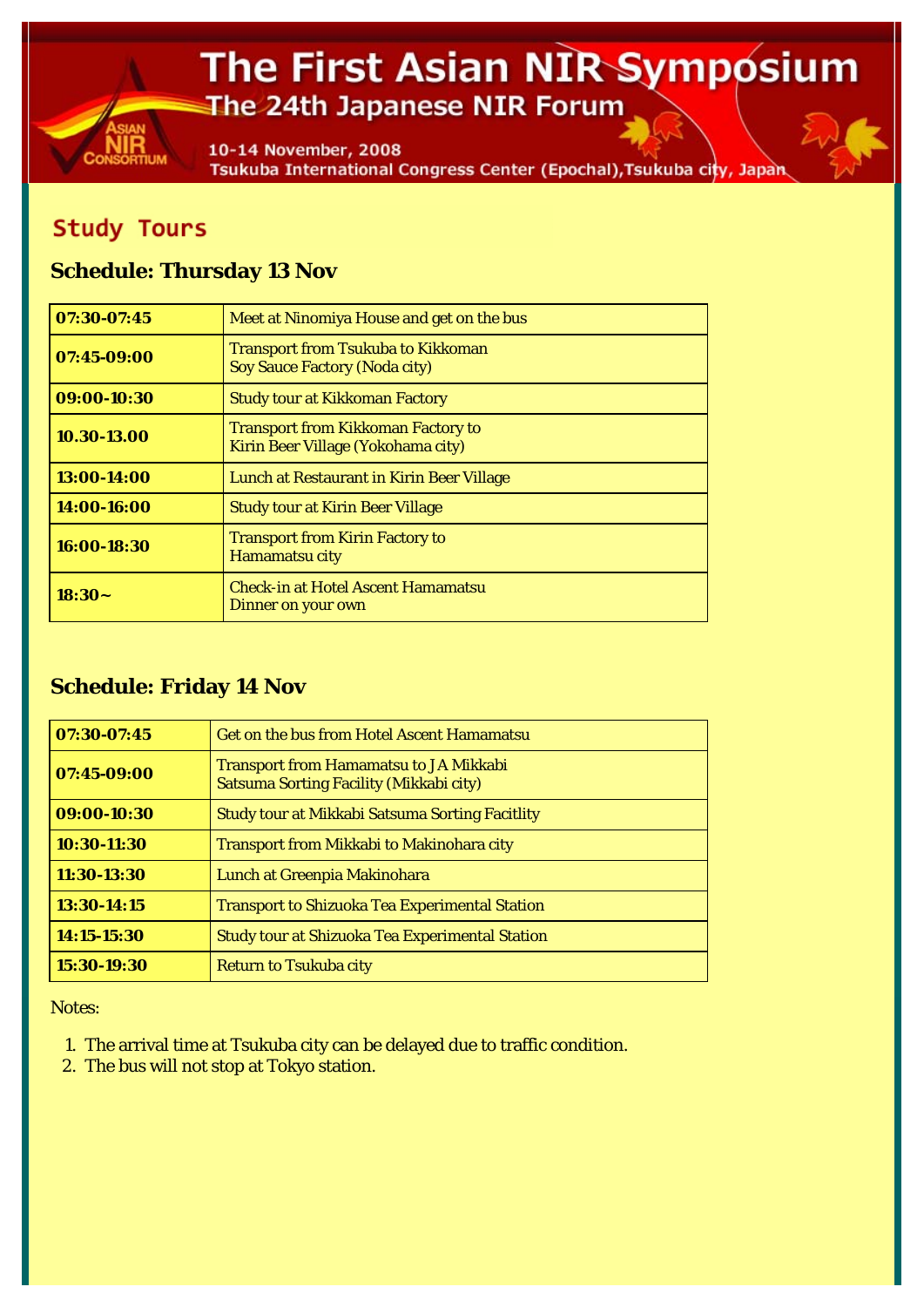**Kikkoman Soy Sauce Factory:** Kikkoman Company is the biggest soy sauce manufacturer in Japan. In guarter of the company is located in Noda City, Chiba Prefecture. At the head quarter which is



also the production plant and the location of Kikkoman Product Development Department, you will be introduced to the massive production of soy sauce, the secret of Kikkoman Kouji (fungi used for soy sauce fermentation), the history of soy sauce production and the application of NIRS for quality control and fermentation monitoring. At the end of the trip, do not forget to try the very special soy sauce ice cream.

**Kirin Beer Village:** Kirin Brewery Company is the long time leader of Japanese Beer Market and the oldest beer brewery of Japan that has history dated back into the year of 1888. The company produces

many kinds of beverages and has its own research institute which plays a major role in beer industry. The institute so called "Takasaki Laboratory" at that time offered the first explanation for the mechanics of diacetyl formation in the brewing process. Based on this discovery, Kirin devised a way to control metabolism during the period of fermentation. Another noteworthy research effort included the development of the "Amagi-Nijo" strain of malting barley, which eventually commanded more than a 50 percent share of the worldwide market.





**Cility:** Japan Agricultural Corporatives ng, packaging and marketing of satsuma orange thorough Shizuoka

Prefecture, Eastern Japan. The company has a packing house equipped with fully automated system for sorting and packaging of Satsuma orange and has been pronounced as the biggest in the country. The packing house has 45 sorting lines equipped with CCD camera for size, color and defect and with NIRS sorting machine for sweetness. The sorting speed for each line is 6 oranges per second which then giving the speed for the whole sorting plant of nearly 1 million oranges per hour.

**Shizuoka Tea Experiment Station:** This research facility is under the local municipal office of Shizuoka Prefecture and located at the Makinohara city, the hometown of Itoen Company, the biggest tea

producer in Japan. The institute is working on various area from production, proceesing and functionality. During this trip, you will visit a quality control laboratory who developed a technique to measure moisture content in both fresh and crude tea leaf. Mr. Tadashi Goto, a researcher at the Experiment Station will introduce you to the technique for measuring catechin content in raw tea leaf using NIRS which was developed in the year of 2000.